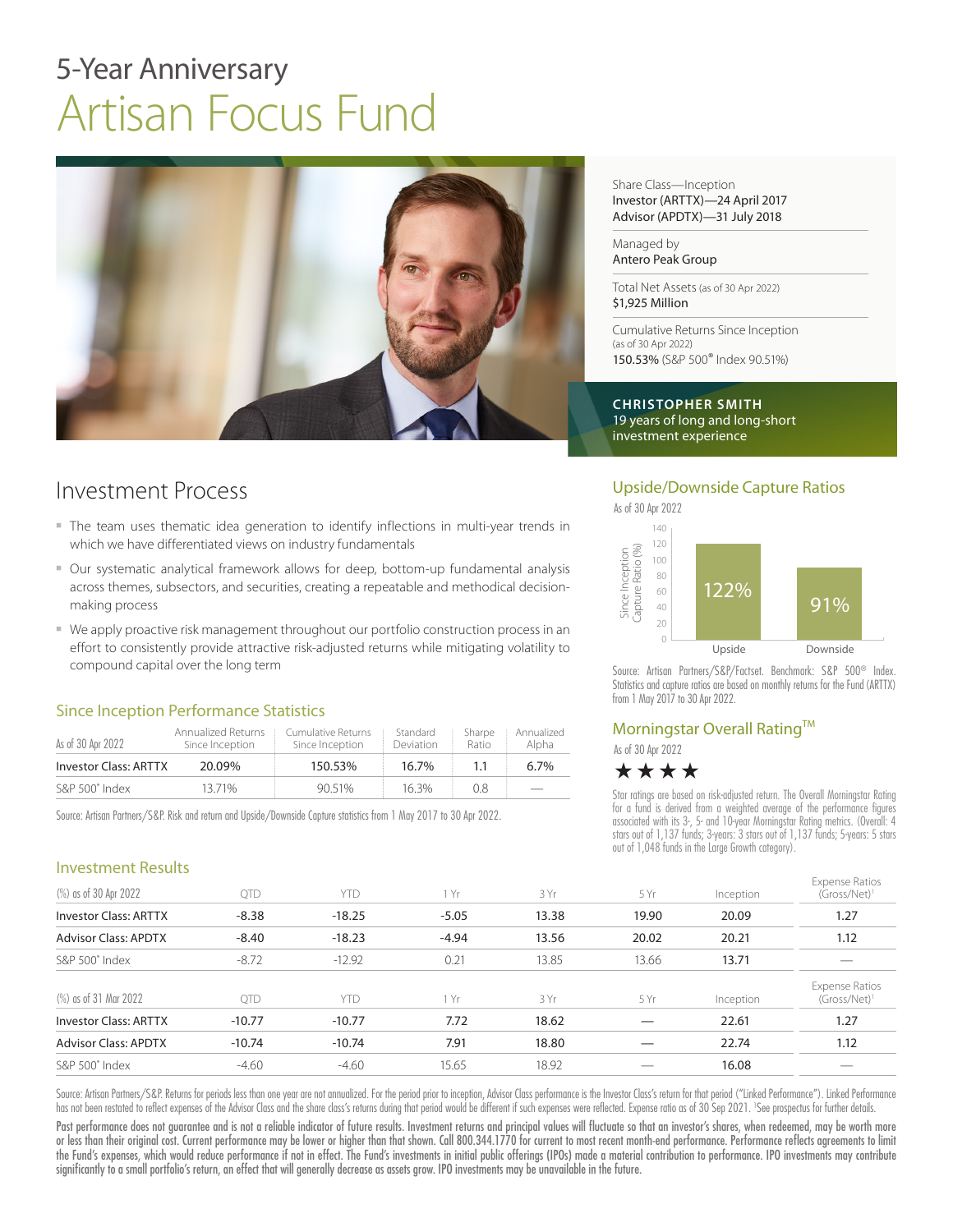## Portfolio Construction

| Exposure                      | Typically 90-110%                                                | <b>Theme Concentration</b>                                                                                                           | Top theme(s): 10% to 30% each                |
|-------------------------------|------------------------------------------------------------------|--------------------------------------------------------------------------------------------------------------------------------------|----------------------------------------------|
| Number of Holdings            | 20-40 names across 5-8 themes                                    | Geography                                                                                                                            | Primarily US with ability to invest globally |
| <b>Position Concentration</b> | Top 5 positions: 25% to 45%                                      | Sector Exposure                                                                                                                      | Broadly invest across sectors                |
| Position Sizing               | Core 3% to 6%; Min 1%; Max 15% (general quidelines) <sup>1</sup> | <b>Market Capitalization</b>                                                                                                         | No preferences                               |
| Holding Period                | $\sim$ 2 years with active position management                   | <sup>1</sup> Limitations apply at the time of purchase. Portfolio guidelines are subject to change. See prospectus for more details. |                                              |

### Q: Five years ago, you joined Artisan to start the Antero Peak Group. Can you talk about your decision to partner with Artisan?

Prior to joining Artisan, I was focused on answering two questions. First, what is my product vision? I really wanted to offer a product that delivers consistent value to investors. Second, how do I garner the resources to execute on this vision? Artisan was a perfect partner for me because it gave me the freedom and autonomy to structure the investment strategy in the way I wanted, while also providing the resources required to best position the team for success. These financial and reputational resources were well beyond what would be available to a typical startup investment firm. I'm very proud of our portfolio's strong results over these first five years, and my partnership with Artisan has undeniably been a big contributor to this success; I am very grateful.

### Q: Why does the structure of the team work well for you and your process?

I currently have a growing investment team of six research analysts, a risk manager and head trader. I've learned the best thing I can do is surround myself with the right people with diverse and unique backgrounds. Although our team has experiences ranging from the likes of Point 72, Stanley Druckenmiller's Duquesne Family Office and Paul Allen's Vulcan Inc., the critical mass of the group has worked together since our launch, with several of us having worked together for over 15 years. Aligned from an incentive perspective, our team members bring different skill sets to our collaborative and interactive research process. We collectively spend hours researching and identifying themes across verticals. The transparent culture across coverage universes allows us to identify idiosyncratic opportunities, ensuring greater diversification and balance within the portfolio.

### Q: Talk about your evolution as an investor over the years.

I've been fortunate to learn from many industry giants throughout my investment career—each of whom has helped shape the process we implement today. In my early days, I worked for Michael Karsch at Karsch Capital, who ingrained in me the industry-over-company approach. Being industry-first is at the core of our idea generation process. We find situations where industry conditions are inflecting and then apply our disciplined, repeatable, bottom-up process to pick individual stocks that we believe will benefit from these changes. We spend a lot of time on our industry models—we cover industries just like we do companies—and this has served me well in helping direct time and resources to find new themes and individual stock ideas.

However, I've probably evolved most over the years as it relates to risk management. I was trained to think about risk management purely from a fundamental perspective—that is, viewing a business's fundamental risk as a proxy for the stock risk. I believe this approach is still useful today but not sufficient to manage risk, especially in recent environments. As such, I have progressively developed my own risk-management process which includes elements of my training as well as proprietary data toolset.

Team Highlights

- In addition to Chris, the team is supported by a dedicated risk manager/trader, six research analysts and two business development professionals.
- The team has deep industry experience honed over managing capital across multiple market cycles.
- <sup>n</sup> Artisan's infrastructure provides the access and operational support of a large asset management firm.
- The process blends a collaborative team mentality with a culture rooted in the pursuit of continuous improvement.